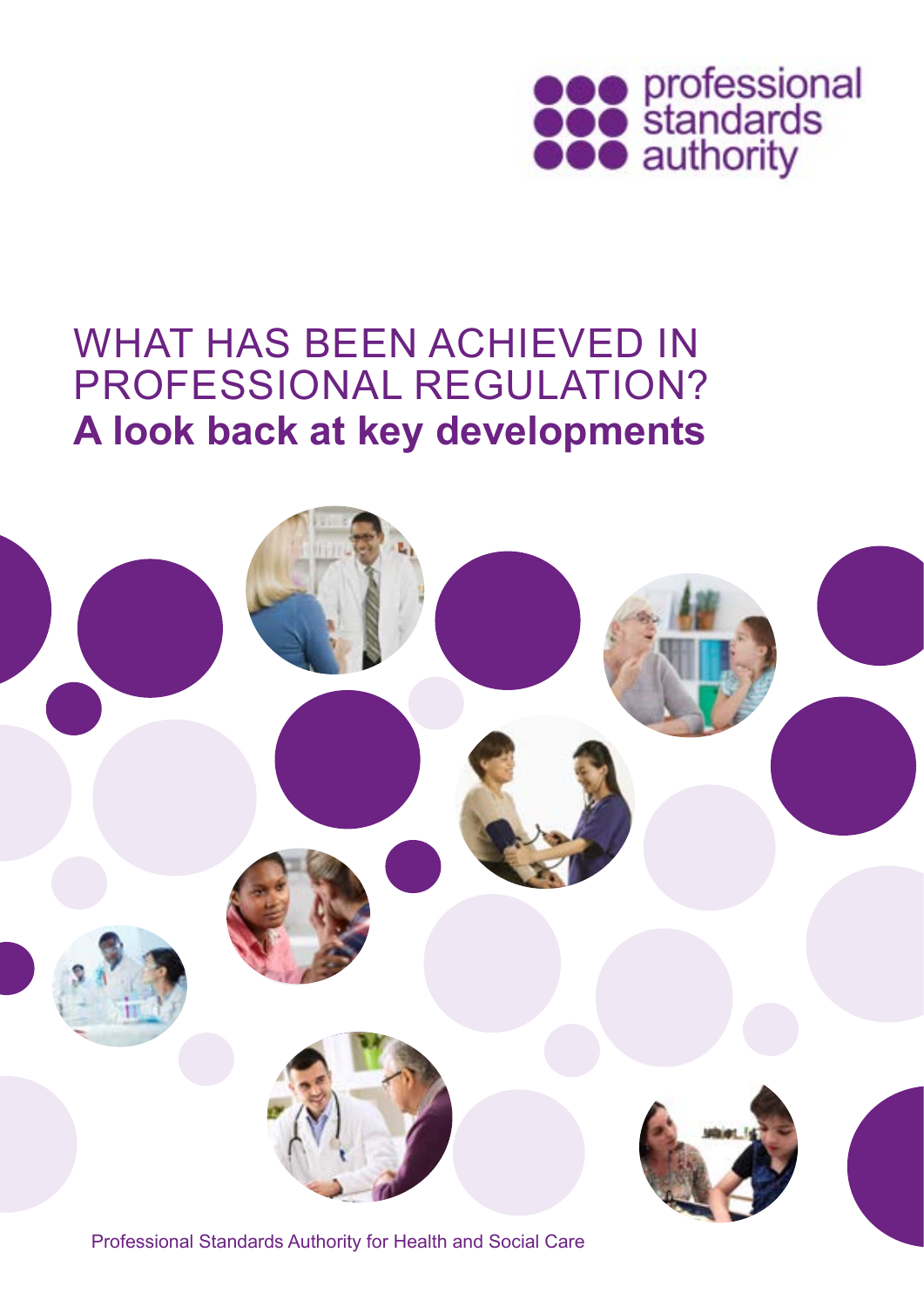**Who we are and** 

**what we do** The Professional Standards Authority for Health and Social Care promotes the health, safety and wellbeing of patients, service users and the public. We do this by raising standards in the statutory regulation and voluntary registration of people working in health and care. We are an independent body, accountable to the UK Parliament.

# **How do we do this?**

- 1. We oversee the work of the nine statutory bodies that regulate health professionals in the UK and social workers in England. We review the regulators' performance and audit and scrutinise their decisions about whether people on their registers are fit to practise.
- 2. We also set standards for organisations holding voluntary registers for people in unregulated health and care occupations and accredit those organisations that meet our standards.
- 3. To encourage improvement, we share good practice and knowledge, conduct research and introduce new ideas including our concept of right-touch regulation. We monitor policy developments in the UK and internationally and provide advice to governments and others on matters relating to people working in health and care.
- 4. We also undertake some international commissions to extend our understanding of regulation and to promote safety in the mobility of the health and care workforce.

We are committed to being independent, impartial, fair, accessible and consistent.

To find out more about our work and the approach we take, visit **www.professionalstandards.org.uk**.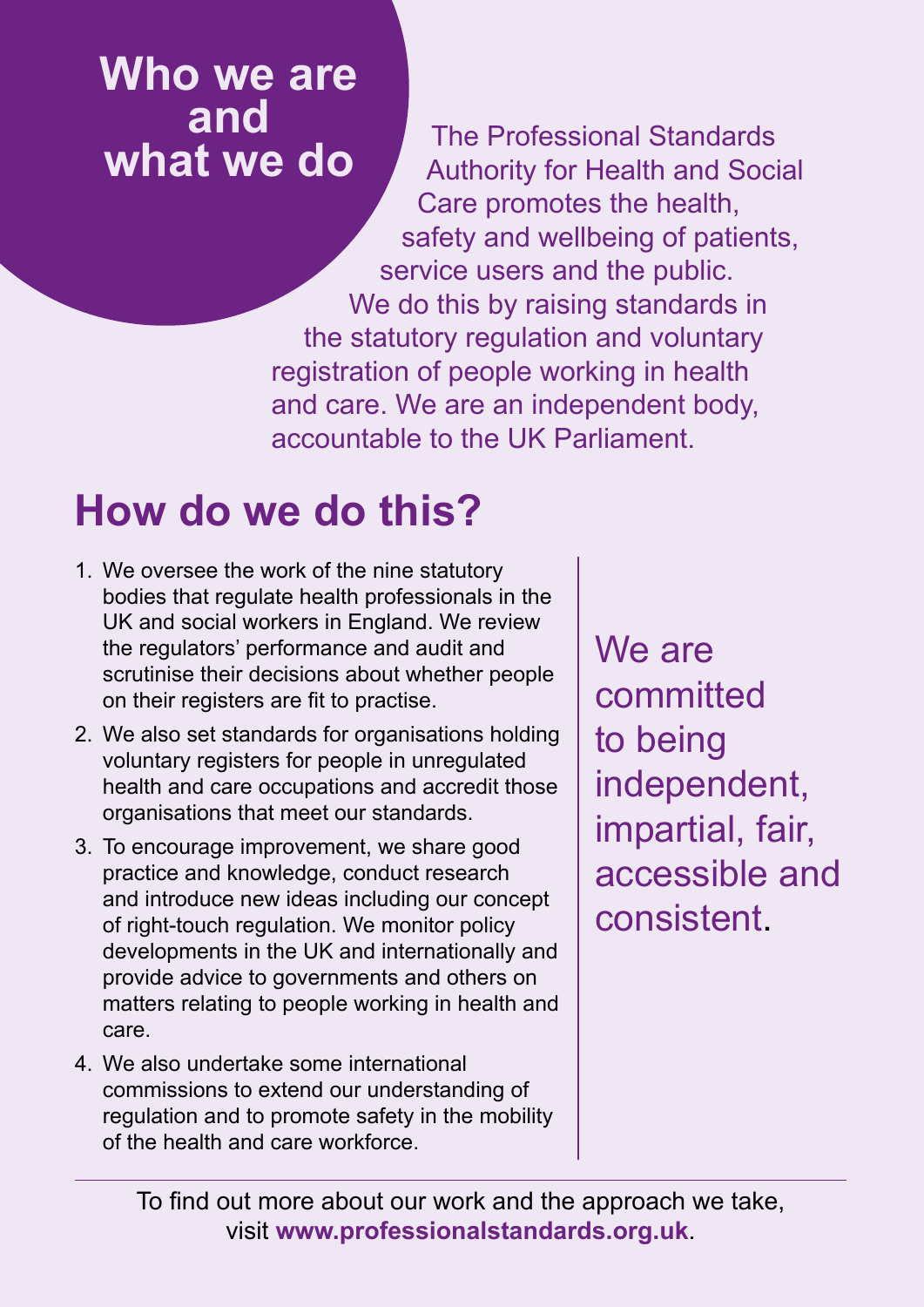

## **Why we were needed?**

We started life in 2002, known then as the Council for the Regulation of Health Professionals. The Kennedy inquiry, also known as the Bristol inquiry, recommended the creation of an organisation which would hold professional regulators to account and improve the quality of regulation. Achieving the objective of regulatory reform has been at the heart of government policy, the regulators' activities and the oversight of the Professional Standards Authority for more than a decade.

In the Government's response in 2002 to the Kennedy inquiry, it said it would establish:

**O**'a new Council for the Regulation of Health Care Professionals to strengthen and co-ordinate the system of professional self-regulation; and

**Oreform of the current** arrangements for the regulation of individual health care professions so that patients will be at the heart of professional regulation.'

Although considerable progress has been made, this objective is not yet fully realised and this is something we continue to work towards.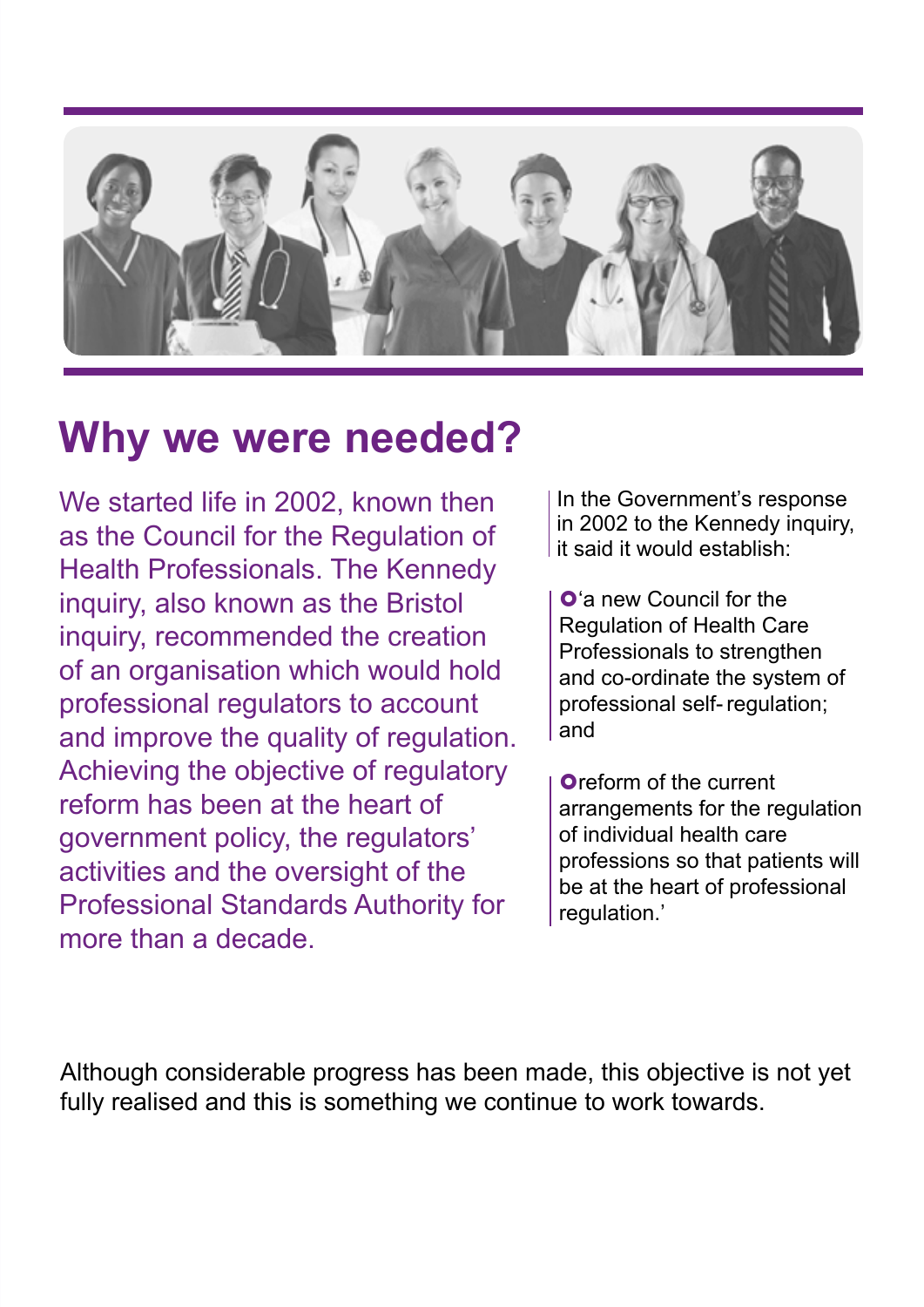

## **Protecting patients, improving regulatory performance**

Public protection is at the heart of everything we do and our work helps to protect patients in several ways.

#### **Reviewing the regulators: scrutinising final fitness to practise decisions**

Our power to appeal the regulators' final fitness to practise decisions means that we catch those cases where the sanction handed down to the registrant is insufficient to protect the public.

We send learning points to the regulators to help them address concerns that we identify in our scrutiny.





Our reviews of the regulators' performance enable Parliament to hold them to account for their performance. The Health and Social Care Committee uses our reports and our evidence to inform their oversight. Our published reviews identify dips in regulators' performance and act as a lever to encourage improvement.

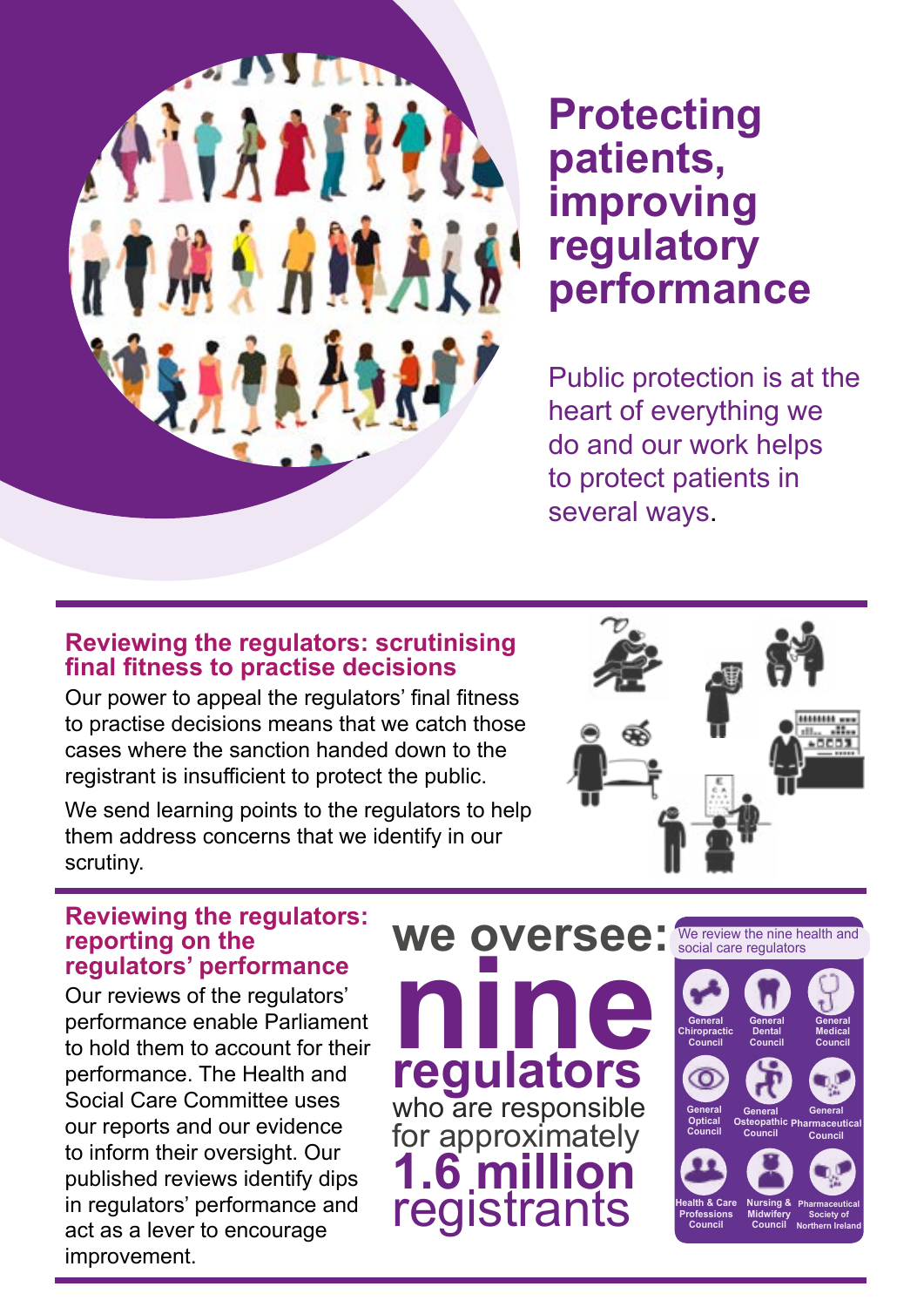#### **Improving regulation through policy and research work**

One of our main aims is to ensure that regulation and registration is based on evidence of what works so that regulators are effective. We have been working to build an evidence base through collaboration, cooperation and communiation with key stakeholders, including regulators, academics, policy advisers and government. We have been expanding this evidence base by:

- **D** advising governments and others on regulatory policy
- carrying out and commissioning research to help us find out what works
- facilitating networking and meetings between those working in/researching the regulatory field through seminars, symposia and our annual academic and research conference
- undertaking international commissions to extend our understanding of regulation.



We want to stimulate research, learning and improvement – as well as providing opportunities for knowledge-sharing and networking between regulators, policymakers, academics and others.

### **Accrediting registers**

The Accredited Registers programme has benefited the public as shown in the following examples:

- To date, 26 registers have raised their standards through meeting our Standards for Accredited Registers, including better handling of complaints, management of risks and provision of information to the public.
- **The introduction of** www.checkapractitioner.com helps the public to access practitioner details from registers we oversee and so avoid poor practice.



**www.checkapractitioner.com** This search function allows people interested in checking or finding a practitioner – whether regulated or on an accredited register – to search for practitioners through the regulators' and registers' websites.

- We do not accredit any register that allows conversion therapy [to be practised.](https://www.professionalstandards.org.uk/news-and-blog/latest-news/detail/2015/01/16/professional-standards-authority-supports-action-by-accredited-registers-on-conversion-therapy)
- We have set requirements for the Society of Homeopaths to monitor registrants use of CEASE therapy to protect children.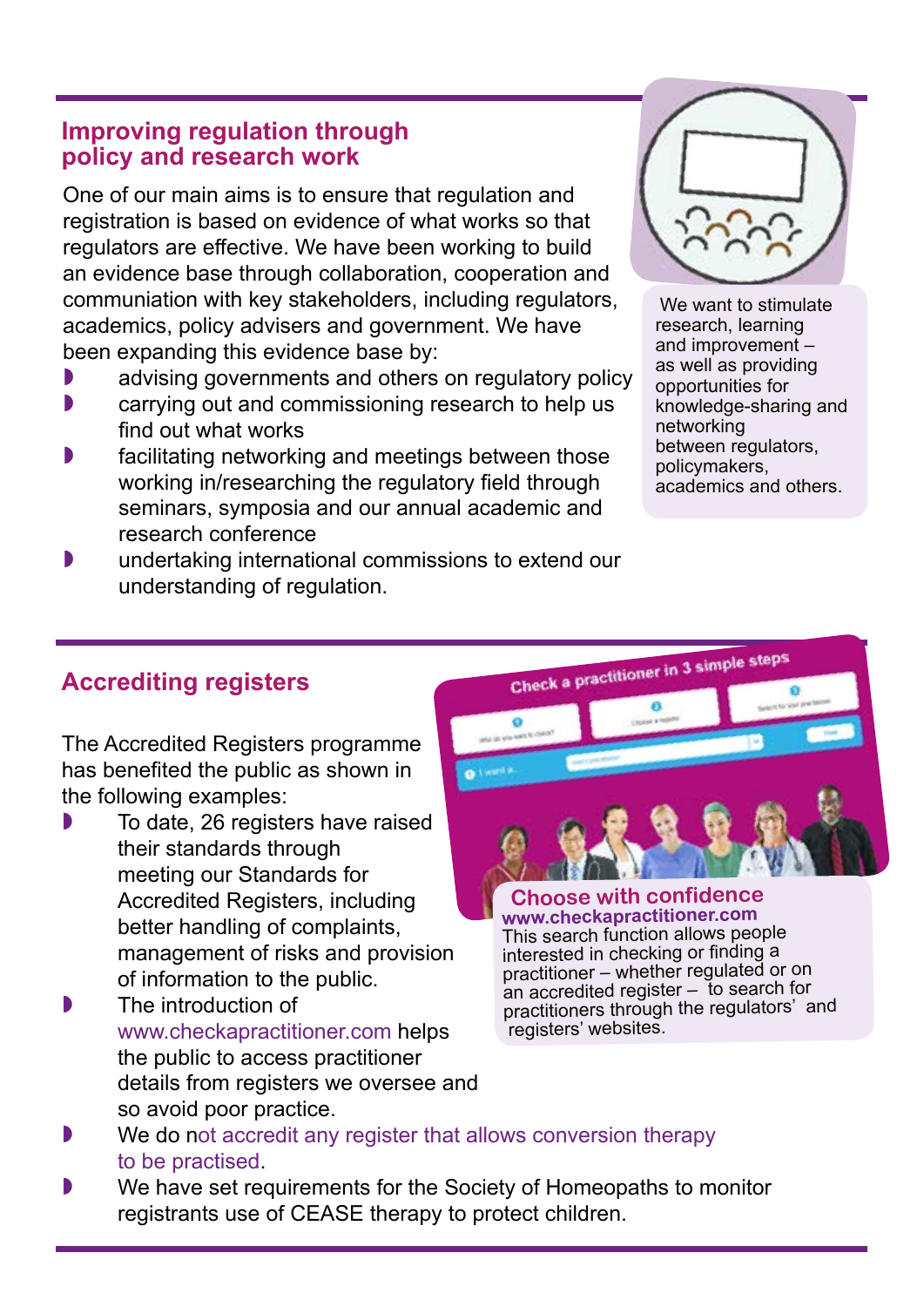

# **What have we achieved?**

Since our inception, we have made significant gains in developing policy and standards of good regulation as well as scrutinising and improving the quality of the regulators.

## **WE HAVE**: DEFINED STANDARDS



The standards of good regulation cover the regulators' four core functions: guidance and standards, education and training, registration, and fitness to practise.

**ODefined the standards of good regulation, which did** not exist before we developed them. Our Standards of Good Regulation describe the outcomes regulators should achieve to meet their statutory obligation to protect the public.

#### **WE HAVE:** ENCOURAGED GOOD GOVERNANCE AND TRANSPARENCY



We publish performance reviews of the regulators. These reports tell everyone how well the regulators are doing; and help them to improve, as we identify strengths/ weaknesses and recommend changes.

Olnsisted on transparency, publishing reports of the regulators' performance and policy advice to Minister<br>This has shifted much-needed discussion about regulators' performance and policy advice to Ministers. This has shifted much-needed discussion about regulators' performance into the public arena.

> **O**Triggered improvement to the governance of regulators, moving it from representing the interests of the profession to focusing on patient safety and maintaining public confidence.

**Olssued guidance on good practice on making** appointments to councils and advised the Privy Council on appointments to the regulators' governing councils.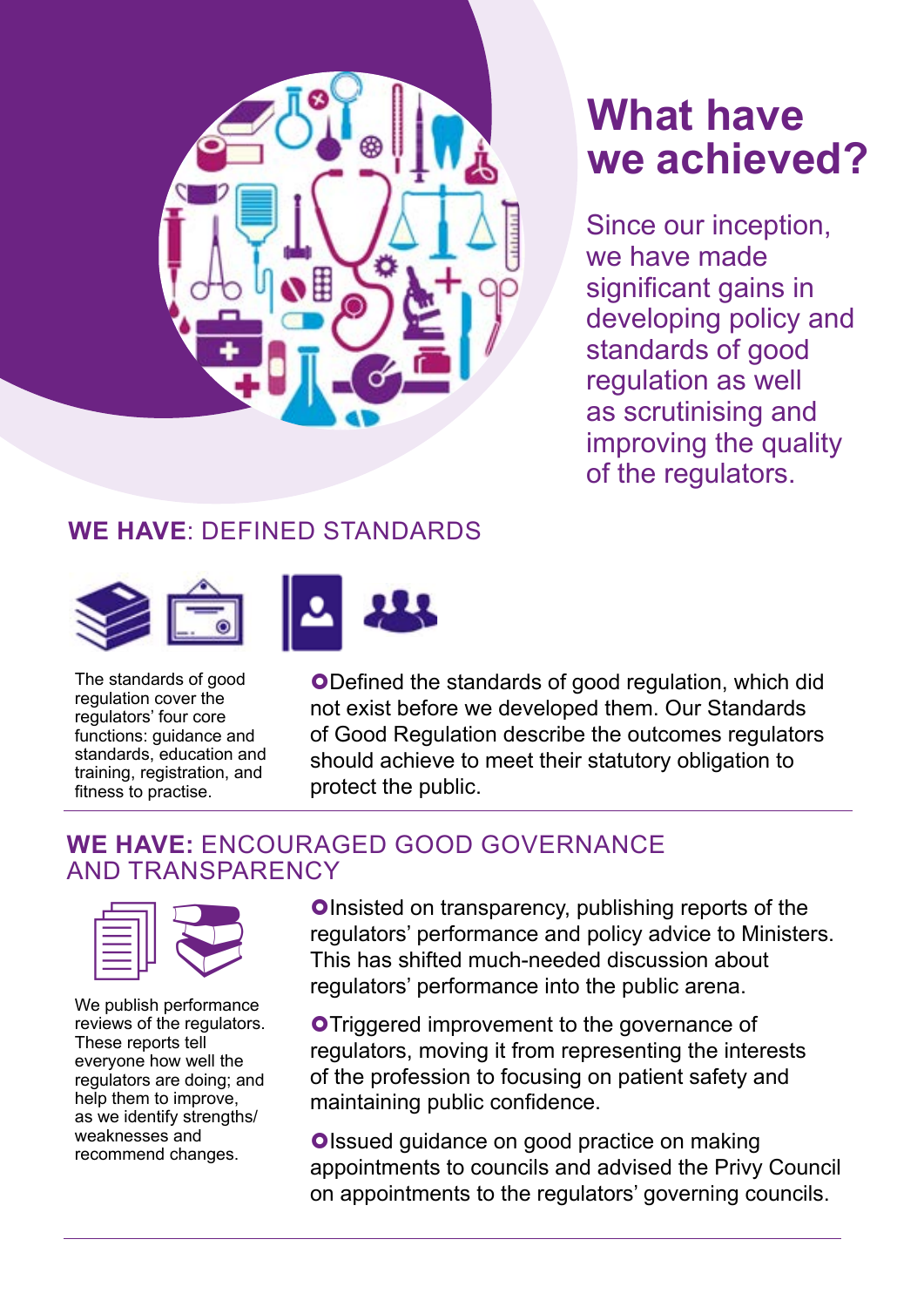## **WE HAVE:** EXPLAINED REGULATION



**OLed a shift in understanding about regulation and** its role – and made it an evidence-based discipline. Our annual academic conference has brought in new disciplines, bringing evidence about counterproductive workplace behaviour to bear on the problem of professional misconduct.

### **WE HAVE:** LED THE CALL FOR REFORM/PROMOTED THE CONCEPT OF RIGHT-TOUCH REGULATION



Right-touch regulation describes the approach we adopt in the work we do. We encourage others to adopt it too.

Contributed through **Right-touch regulation** to an international dialogue about regulation and its role in patient safety, securing our position as a leading authority in professional regulation.

**OLed the call for reform of regulation, drawing from** a vast source of evidence from different authors and countries – and shifted focus from post-hoc correction to seeking opportunities for preventative action.

#### **WE HAVE:** STRENGTHENED PUBLIC PROTECTION THROUGH THE ACCREDITED REGISTERS PROGRAMME



let's work together

87,000 practitioners working in 55 occupations. Practitioners have proved their personal commitment to high standards by joining one of the 26 Accredited Registers.

Developed a new method of oversight of the unregulated workforce, which has brought over 87,000 practitioners into a framework of assurance, strengthening public protection, raising standards and improving governance. This is known as the **Accredited Registers programme** which we proactively market to the public and primary care practitioners to improve understanding and take-up.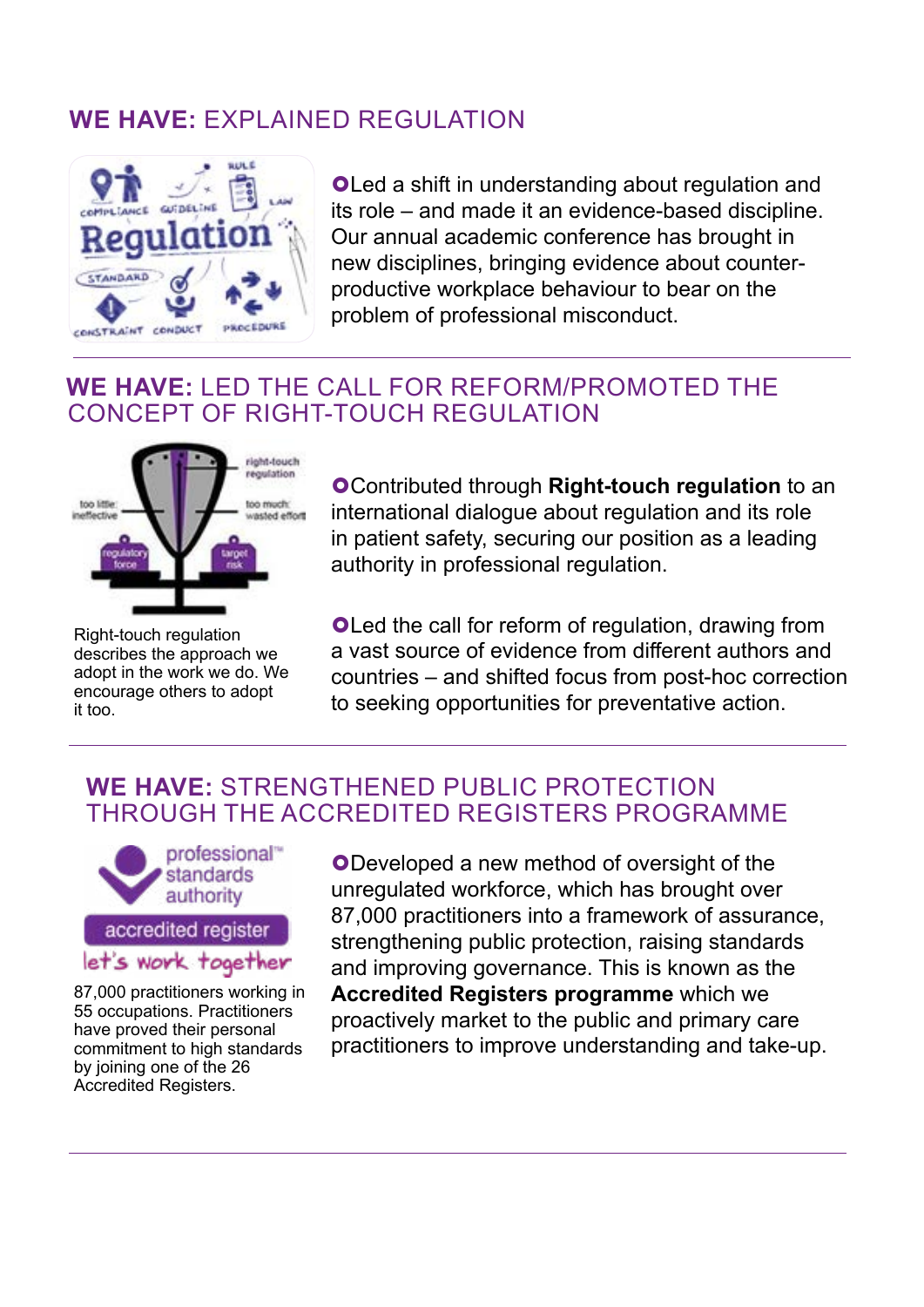

# **Work still to be done**

The government's original intention in 2002 was to help place patients at the heart of professional regulation. This was against a backdrop of major inquiries (and healthcare 'scandals') which had identified that regulators had allowed the interests of the profession to override patients' safety.

**Considerable progress has been made. Reforms to governance mean that the professions no longer dominate regulators' councils or the Authority's board. A substantial body of case law has developed which has firmly defined the purpose of professional regulation as being to:** 

- **protect the public<br>
<b>p** uphold public con
- **uphold public confidence and**
- **declare and uphold standards.**

### **Reform of fitness to practise processes**

**'Having confidence in the profession'**  is now understood by regulators and the courts as not being about the image or self-interest of the profession. Rather it is about the confidence that the public will feel when seeking care and treatment from members of that profession.

However, as we have explained in our papers setting out the case for regulatory reform, that original objective of putting the experience of patients at the heart of professional regulation is still unmet. As our research with the public shows, they, like professionals find the experience of complaining and

attending hearings deeply upsetting. Regulators have tried to provide support and to make the experience less intimidating. The issues include:

- patients/service-users find the complaints process opaque
- as our *Lessons Learned Review of the NMC's handling of concerns at Furness General Hospital*  showed, regulators have a long way to go to put patients at the heart of the process
- $\bullet$  fitness to practise processes are stressful for all concerned and reform is needed so that the process is shorter, but still transparent.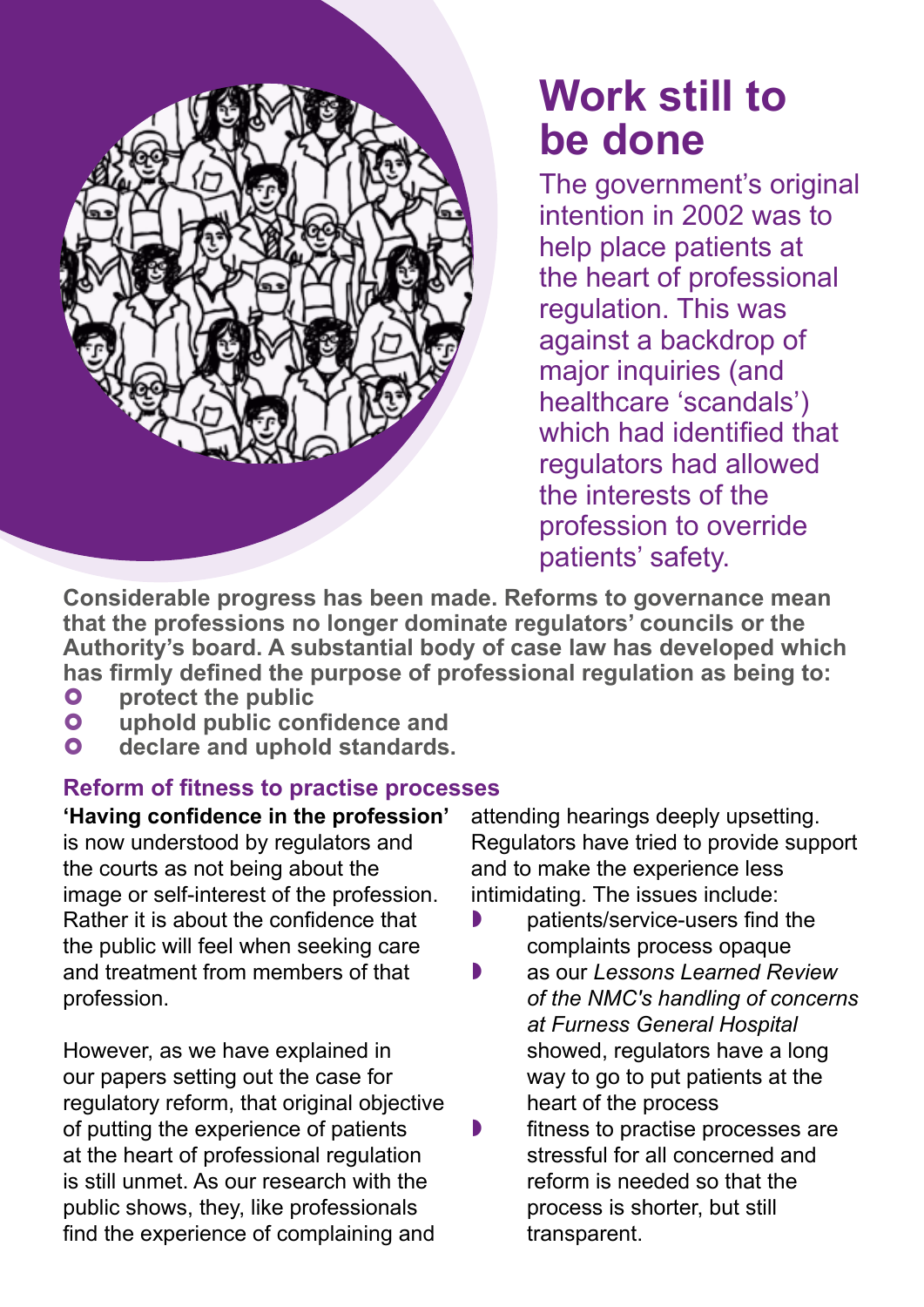We have therefore recommended wholesale reform of fitness to practise proceedings as set out in *Righttouch reform* and our response to the government consultation *Promoting professionalism, reforming regulation*. Support for our position on regulatory reform is widespread. There is now recognition within the sector that regulation needs to:

- shift its focus upstream towards preventing harm
- share and use data across regulatory systems to identify potential and actual harm earlier
- work collaboratively with others to bring about reform.

Right-touch reform

November 2017

Right-touch reform

This work, together with the use of insights from a broad range of research disciplines to understand human psychology, organisational behaviour and human factors is still at an early stage of development in healthcare regulation.

In November 2017, we timed the publication our special report *Righttouch reform* to help people understand how regulation works and what needs to change. We wanted people to get informed and respond to the government's consultation on reforming professional regulation (October 2017-January 2018).

Find out more about our proposals for reforming fitness to practise processes at: **www.professionalstandards.org.uk/fitness-to-practise-reform**

professional profession<br>standards authority